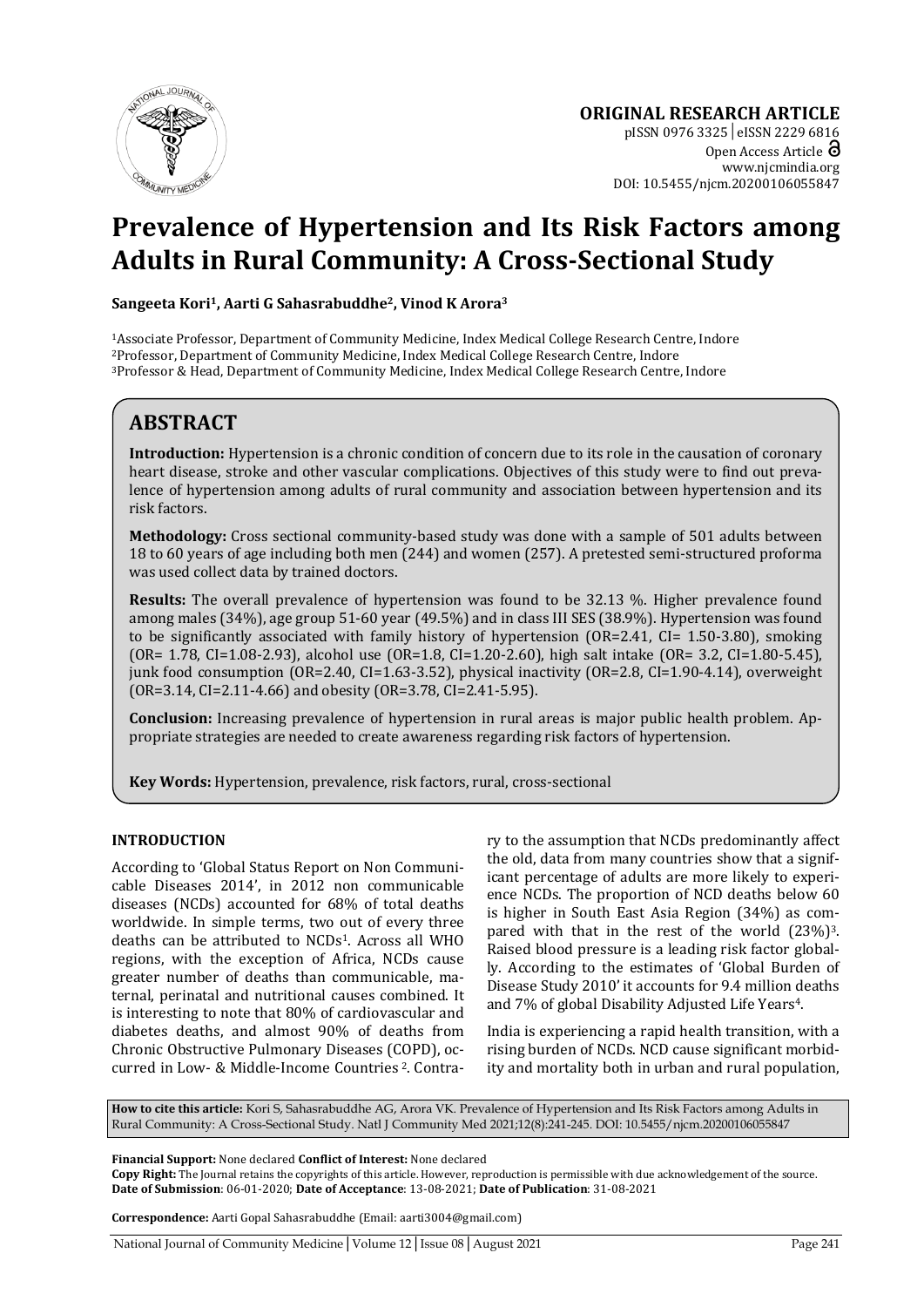with considerable loss of potentially productive years 35-64 years of life. In urban areas of India cardiovascular diseases, cancers and COPD, ranked first, second and fourth respectively <sup>5</sup>. Hypertension is a chronic condition of concern due to its role in the causation of coronary heart disease, stroke and other vascular complications. It is the commonest cardiovascular disorder, posing a major public health challenge to population in socio-economic and epidemiological transition. In India the prevalence of hypertension was varying from 17 to 21 percent in all the states with marginal rural-urban differences <sup>6</sup>. Rural areas have a prevalence that varies from14.8 to 27.6% whereas urban areas have a prevalence ranging from 21.4% to 33.8%7. Rapid technology advancement and changing lifestyle may pose an important risk to develop hypertension in rural population. There is limited number of studies on prevalence of hypertension in rural population of central India. Therefore this study was done to know the prevalence of hypertension and their associated risk factors among adults of rural community of central India.

#### **METHODOLOGY**

It was a community based cross sectional study designed to reveal the prevalence of hypertension in the age group of 18 to 60 year of adults in rural field practice area of a tertiary health care institute in Indore, Madhya Pradesh .Study was done over a period of six months duration i.e. from June 2015 to November 2015 and simple random method was used for collection of data. Sample size of 518 was calculated assuming prevalence of hypertension as 25.2% in adult population 8, absolute error 4% and nonresponse 10%. Total 501 adults participated (96.7% response rate) in the study, of which 244 were male and 257 were female. Adults between age group of 18 to 60 year of age who gave the consent were included. Known Hypertensive with or without medication were also included while pregnant women and adults who did not give consent were excluded from the study. A pretested semi structured proforma was used to collect information regarding sociodemographic profile, salt intake, fat intake, physical activity, tobacco use, alcohol intake, past history of disease, as well as findings of physical examination including weight, height, waist circumference (WC), hip circumference, waist hip ratio (WHR), Body Mass Index (BMI) and blood pressure measurements.

Physical examination was done by the trained doctors (Interns posted under community medicine during the study period). Height was measured in meter with heal, buttock and back of head touching to wall in straight position looking forward (Frankfurt plane) and weight in kilograms using bathroom weighing machine with minimal clothing. The WC was measured in centimeters with the help of measuring tape in standing position with his or her weight evenly distributed on both feet, and the feet about 25-30 cm apart. The measurement is taken midway between the inferior margin of the last rib and the crest of the ilium, in horizontal plane. The hip circumference was taken at level of buttock in horizontal plane9.

Blood pressure was measured in sitting position with a standard mercury sphygmomanometer with12.5 cm cuff avoiding any exercise, alcohol or tobacco intake before last 30 minutes. The systolic and diastolic pressures were measured three times over a period of 3 minutes and the lowest reading was recorded<sup>6</sup>. JNC VII<sup>10</sup> criteria was used to diagnose hypertension. Hypertension was diagnosed if the systolic blood pressure was  $\geq 140$  mmHg and/or diastolic blood pressure was  $\geq$  90mmHg or the participant was known hypertensive. Pre-hypertensive were assumed as normotensive for statistical calculation. BMI was calculated as weight in kg divided by square of height in meters and overweight and obesity is considered as BMI of  $\geq$  23 and  $\geq$  27.5 respectively as per Asian classification of BMI 11. Abdominal obesity was diagnosed for men with a WC  $\geq$  102cm and/or WHR  $\geq$  1.0 and for women with a WC  $\geq$  88cm and/or WHR  $> 0.85$  <sup>6</sup>. A person who has been using *bidi* or cigarette or other smoke form of tobacco at least once in a day for at least six months from the study, considered as smoker and any form of smokeless tobacco use like *gutkha, khainee or* other forms at least once in a day for at least six months from the study was taken as smokeless tobacco user. Alcohol use was considered if a person consumed at least 10gm of alcohol per day for at least six months from the study. Physical inactivity was defined as doing no or very little physical activity at work, home, transport and discretionary time 12. Saturated Fat and salt intake was asked and daily consumption was calculated. After taking interview, blood pressure and physical measurements, health education regarding risk factors of hypertension and importance of regular medication was given to the participants by the trained doctors. Chi square test was applied to find out association between hypertension and various risk factors. Strength of association was calculated by odds ratio with 95 % confidence interval.

#### **RESULTS**

The study included 501 participants in which 244 were males and 257 were females. The overall prevalence of hypertension was found to be 32.13 %. Out of 501 participants161 (32.1%) were hypertensive, 297 (59.3%) had normal blood pressure while 43(26.7 %) were in pre-hypertensive stage. Among 161 hypertensive, 56 (34.7%) were newly diagnosed while 105 (65.2%) were known hypertensive and out of these 105 previously diagnosed hypertensives 69 (42.9%) had normal blood pressure and reported regular antihypertensive medication while 12 (12.4%) were in pre-hypertensive stage and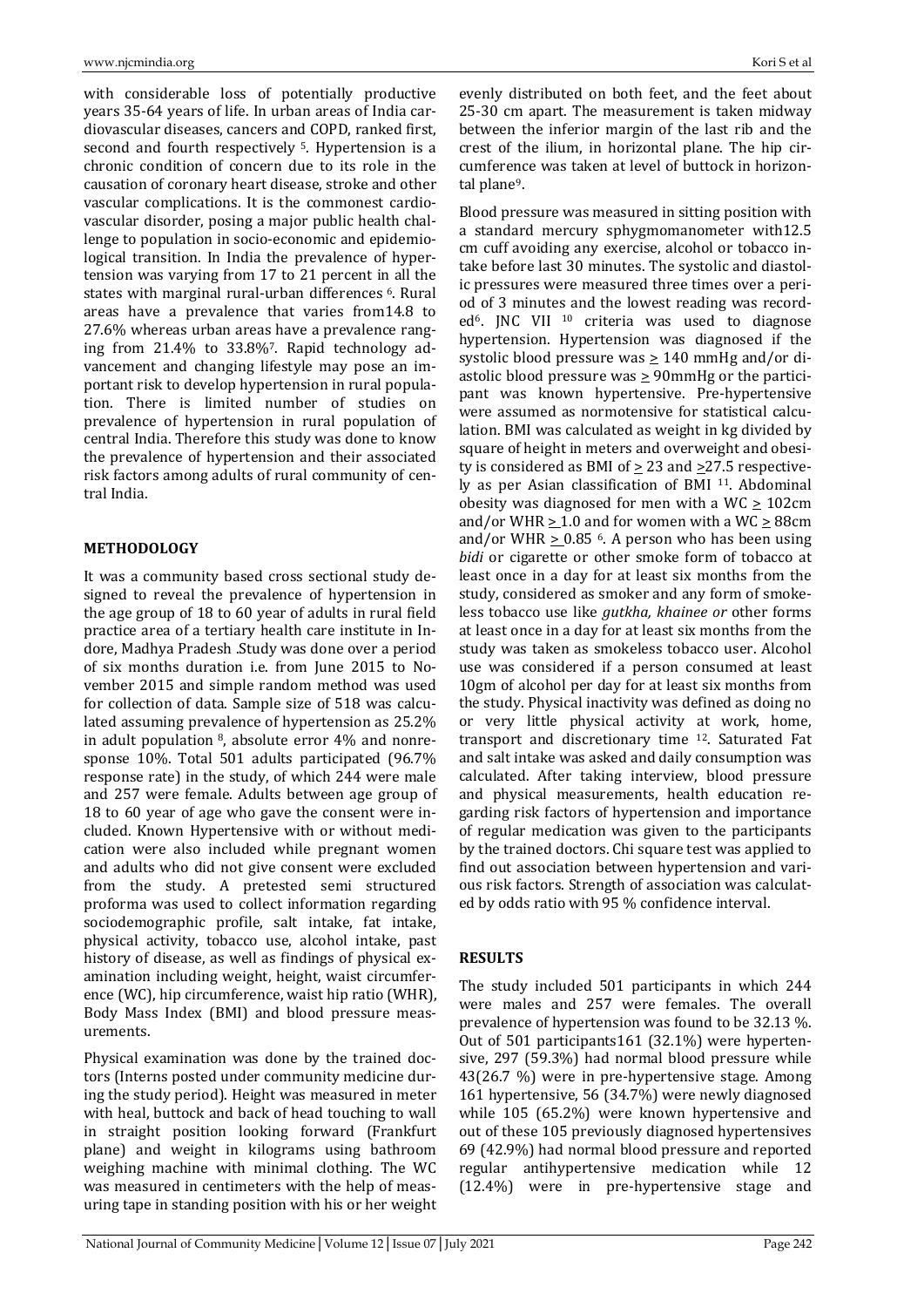24(24.8%) had high blood pressure even after on being antihypertensive medication.

**Table 1** shows socio-demographic determinants of hypertension. The prevalence of hypertension was slightly higher among male (34%) than female which was found to be 30.3%. Hypertension had shown an upward trend as age advances. Lowest prevalence was observed in 18-30 yr age group while highest among 51-60 year age group. This difference was found statistically significant (p<0.001). There was no significant difference in prevalence of hypertension among different occupation although some differences have been observed in various socioeconomic groups (Modified B.G. Prasad's classification). It was highest in class III SES (38.9%) while lowest in Class V (27.3%). Prevalence was slightly higher among single participants (32.9%) (Unmarried/ Widow/ Divorcee/ Separated) than married (32%).

**Table 2** shows association between prevalence of hypertension and various risk factors. Chi square test has been applied and p value and odds ratio with 95% CI has been shown.

| <b>Variable</b>       | Hypertensive | <b>Non Hypertensive</b>                                                     | <b>Odds Ratio</b> | 95% CI        | P Value |  |
|-----------------------|--------------|-----------------------------------------------------------------------------|-------------------|---------------|---------|--|
| <b>Sex</b>            |              |                                                                             |                   |               |         |  |
| Male                  | 83(34.0)     | 161(66.0)                                                                   |                   |               |         |  |
| Female                | 78(30.3)     | 179(69.6)                                                                   | 1.1               | 0.81-1.72     | 0.38    |  |
| Age                   |              |                                                                             |                   |               |         |  |
| 18-30                 | 29(19.2)     | 122(80.8)                                                                   | $\mathbf{1}$      |               |         |  |
| 31-40                 | 38 (27.3)    | 101(72.7)                                                                   | 0.6               | 0.36-1.09     |         |  |
| 41-50                 | 42(39.6)     | 64 (60.4)                                                                   | 0.36              | $0.20 - 0.63$ |         |  |
| 51-60                 | 52(49.5)     | 53 (50.5)                                                                   | 0.24              | $0.13 - 0.42$ | < 0.001 |  |
| <b>Occupation</b>     |              |                                                                             |                   |               |         |  |
| Service               | 34(32.3)     | 71 (67.7)                                                                   | $\mathbf{1}$      |               |         |  |
| <b>Business</b>       | 15(31.9)     | 32(68.1)                                                                    | 1.02              | $0.4 - 2.1$   |         |  |
| Farmer                | 35(36.1)     | 62(63.9)                                                                    | 0.8               | $0.4 - 1.5$   |         |  |
| Laborer               | 18(28.6)     | 45 (71.4)                                                                   | 1.2               | $0.6 - 2.3$   |         |  |
| Housewife             | 59(31.2)     | 130 (68.8)                                                                  | 1.05              | $0.6 - 1.8$   | 0.8     |  |
| Socioeconomic Status* |              |                                                                             |                   |               |         |  |
|                       | 16(32.0)     | 34(68.0)                                                                    | $\mathbf{1}$      |               |         |  |
| $\mathbf{I}$          | 25(36.2)     | 44 (63.8)                                                                   | 0.82              | 0.38-1.79     |         |  |
| III                   | 30(38.9)     | 47(61.1)                                                                    | 0.7               | 0.34-1.56     |         |  |
| IV                    | 55(31.1)     | 122(68.9)                                                                   | 1.04              | $0.53 - 2.05$ |         |  |
| V                     | 35(27.3)     | 93(72.7)                                                                    | 1.25              | $0.6 - 2.54$  | 0.4     |  |
| <b>Marital Status</b> |              |                                                                             |                   |               |         |  |
| Married               | 136(32.0)    | 289(68.0)                                                                   |                   |               |         |  |
| Single#               | 25 (32.9)    | 51 (67.1)                                                                   | 0.96              | $0.57 - 1.61$ | 0.8     |  |
|                       |              | *Modified PC Proced's eleccification #Unmanviod (Widow (Diversee (Conqueted |                   |               |         |  |

|  |  | Table 1: Sociodemographic Determinants of Hypertension |  |  |
|--|--|--------------------------------------------------------|--|--|
|  |  |                                                        |  |  |
|  |  |                                                        |  |  |

\*Modified BG Prasad's classification, #Unmarried/Widow/Divorcee/Separated

#### **Table 2: Association between Hypertension and Various Risk Factors**

| <b>Variable</b>                          | <b>Hypertensive</b> | Non hypertensive | <b>Odds Ratio</b> | 95% CI        | P Value |
|------------------------------------------|---------------------|------------------|-------------------|---------------|---------|
| <b>Family History</b>                    |                     |                  |                   |               |         |
| Yes                                      | 45 (48.9)           | 47(51.1)         |                   |               |         |
| N <sub>o</sub>                           | 116(28.4)           | 293(71.6)        | 2.41              | 1.50-3.80     | < 0.001 |
| <b>Smoking</b>                           |                     |                  |                   |               |         |
| Yes                                      | 33(43.4)            | 43(56.6)         |                   |               |         |
| N <sub>o</sub>                           | 128(30.1)           | 297(69.9)        | 1.78              | 1.08-2.93     | 0.02    |
| <b>Smokeless Tobacco use</b>             |                     |                  |                   |               |         |
| Yes                                      | 38 (42.2)           | 52(57.8)         |                   |               |         |
| N <sub>0</sub>                           | 123 (29.9)          | 288(70.1)        | 1.7               | 1.07-2.73     | 0.02    |
| <b>Alcohol Use</b>                       |                     |                  |                   |               |         |
| Yes                                      | 64 (41.3)           | 91(58.7)         |                   |               |         |
| N <sub>0</sub>                           | 97 (28.0)           | 249(72.0)        | 1.8               | $1.20 - 2.60$ | 0.003   |
| <b>Salt Intake</b>                       |                     |                  |                   |               |         |
| >5gm/day                                 | 142 (37.4)          | 238(62.6)        |                   |               |         |
| $<$ 5gm/day                              | 19 (15.7)           | 102(84.3)        | 3.2               | 1.80-5.45     | < 0.001 |
| Saturated Fat (% of total Energy Intake) |                     |                  |                   |               |         |
| $>10\%$                                  | 96 (32.8)           | 197(67.2)        |                   |               |         |
| < 10%                                    | 65 (31.2)           | 143(68.7)        | 1.07              | $0.73 - 1.50$ | 0.7     |
| <b>Junk Food</b>                         |                     |                  |                   |               |         |
| Daily                                    | 85(44.0)            | 108(56.0)        |                   |               |         |
| Rarely                                   | 76(24.7)            | 232(75.3)        | 2.4               | 1.63-3.52     | < 0.001 |
| <b>Physical Inactivity</b>               |                     |                  |                   |               |         |
| Yes                                      | 97(44.9)            | 119(55.1)        |                   |               |         |
| No                                       | 64(22.5)            | 221(77.5)        | 2.8               | 1.90-4.14     | < 0.001 |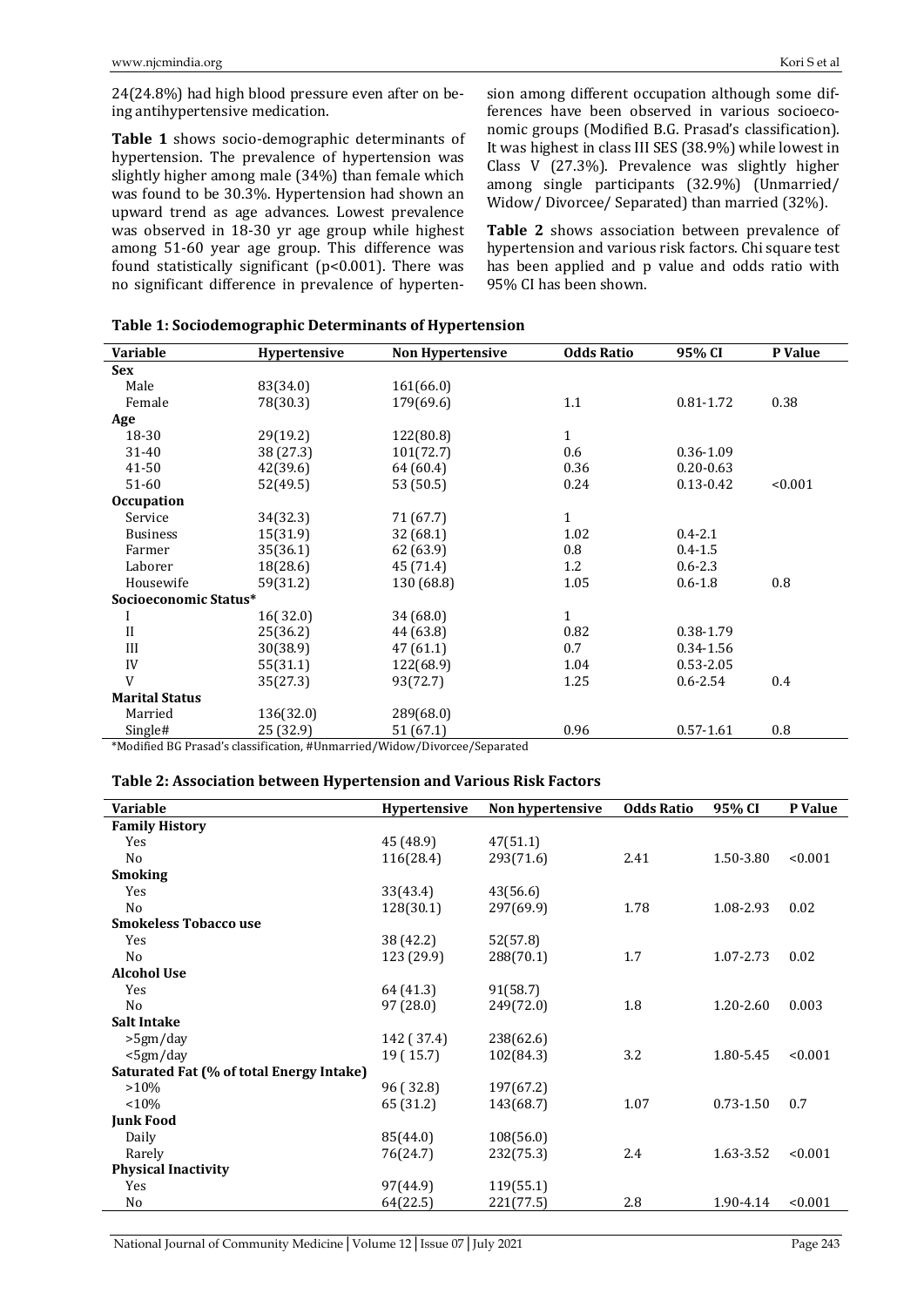| <b>Risk Factors</b>                 | <b>Hypertensive</b> | Non hypertensive | <b>Odds Ratio</b> | 95% CI    | P Value |
|-------------------------------------|---------------------|------------------|-------------------|-----------|---------|
| <b>Body Mass Index</b>              |                     |                  |                   |           |         |
| $\geq$ 23                           | 109(44.5)           | 136(55.5)        |                   |           |         |
| 23                                  | 52(20.3)            | 204(79.7)        | 3.14              | 2.11-4.66 | < 0.001 |
| >27.5                               | 58(56.9)            | 44(43.1)         |                   |           |         |
| 27.5                                | 103(25.8)           | 296(74.2)        | 3.78              | 2.41-5.95 | < 0.001 |
| <b>Waist Circumference</b>          |                     |                  |                   |           |         |
| $(men \ge 102cm$ women $\ge 88cm$ ) | 106(48.8)           | 111(51.2)        |                   |           |         |
| (men <102 cm+ women<88cm)           | 55(19.4)            | 229(80.6)        | 3.97              | 2.67-5.91 | < 0.001 |
| <b>Waist Hip Ratio</b>              |                     |                  |                   |           |         |
| (men>1.0 + women >0.85)             | 116(35.9)           | 207(64.1)        |                   |           |         |
| (men <1.0 + women <0.85)            | 45(25.3)            | 133(74.7)        | 1.65              | 1.10-2.48 | 0.01    |
|                                     |                     |                  |                   |           |         |

**Table 3: Association of hypertension with overweight and obesity Indicators** 

Prevalence of hypertension was higher (48.9%) among those who had positive family history of hypertension than those who had not and this difference was found to be significant (P<0.001). Higher Prevalence of hypertension has been observed in Smokers, smokeless tobacco users and alcohol users i.e. 43.4%, 42.2% and 41.3% respectively. Excessive salt intake (>5gm/day) was found to be positively associated with hypertension (p<0.001) while excessive saturated fat intake (>10% of total energy intake) has not shown any association. Prevalence of hypertension has been found to be higher among those who consumed junk food daily (44%) and showed physical inactivity (44.9%) (P<0.001).

**Table 3** indicates association of hypertension with overweight and obesity indicators. BMI was  $\geq$ 23 in 245 participants and among them 44.5% were hypertensives while total 102 participants had BMI  $\geq$ 27.5 in which 56.9% were hypertensives (p<0.001, OR 3.14 and 3.78). Out of 501 participants, 217 had WC higher than the cut off and 48.8% of them had hypertension (P=0.001, OR= 3.97). In 323 participants, WHR was higher than the cut off and among them prevalence of hypertension was found to be 35.9% (p=0.01, OR= 1.65).

In our study we have also searched for the comorbidities associated with hypertension which is not done in others studies except for diabetes mellitus. In present study it has been found that out of 161 hypertensives 54 (33.5%) participants had some diseases. Diabetes mellitus (59.2%) was the most common co-morbid condition followed by thyroid disorders (27.8%), myocardial infarction (7.4%) and chronic kidney disease (22.2%). Although statistical tests has not been applied for it.

## **DISCUSSION**

The overall prevalence in present study was 32.1%. Slightly lower prevalence was shown in studies of Raghupathy A et al 13 and Bansal SK et al 14 which was 29.8 % and 30.9% respectively. It shows prevalence of hypertension is increasing day by day even in rural areas also and it may be because of changing life style, increasing use of junk food and low physical activity. In present study prevalence of hypertension was slightly higher among males (34%) than in

females (30.3%). Similar pattern was reported by Laxmaiah A  $15$  and Agrawal VK $16$ . The prevalence of pre-hypertension in our study was found to be 26.7%. Other studies reported higher prevalence of prehypertension i.e. 45% to 39% and 50% to 57% among men and women 17, 18. The upward trend of prevalence of hypertension with increasing age has been observed in this study. Similar trend has been observed by Kannan L et al  $8$  and Laxmaiah A et al  $15$ . This may be due to increasing arterial stiffness with advancing age. Present study revealed that hypertension was higher among those who had positive family history. There was 2.41-fold higher risk of hypertension than those who had no family history for the same. (CI: 1.50-3.80) Our findings are at par with Miao liu et al <sup>19</sup> and Ranasinghe P et al <sup>20</sup>. It may be due some genetic factors responsible for hypertension and other cardiovascular diseases. Other factors might be contributing like high alcohol, tobacco and salt consumption practices, common trends run in the families sometime in successive generations also. Our study results show that smoking was present in 15% of participants while smokeless tobacco use was seen in around 18% of them. When association of hypertension among them was observed, around 1.7 times higher risk has been recorded in smokers as well as in smokeless tobacco users. (p= 0.02) Choudhary et al  $21$  also find significant association of hypertension with both forms of tobacco use. Alcohol users showed higher prevalence of hypertension i.e. 41.3% as compare to non alcoholics. On statistical analysis 1.8 times higher odds  $(Cl = 1.20-2.73)$  has been observed.  $(p = 0.003)$ . Similar results were reported by Laxmaiah A 15, Meshram Iet al 17. The average salt intake in our study was found to be 12gm/day/person which is quite high than the recommended. Very high number of participants i.e.380 (75%) given history of high salt consumption (>5 gm/day) and higher prevalence of hypertension was observed (37.4%) among them. The risk was calculated 3.2 times higher as compare to those who consumed low salt (<5gm/day). In various studies high salt consumption has been found associated with hypertension <sup>16, 22, 23</sup>. Daily consumption of junk food was found significantly associated (P<0.001, OR= 2.40, CI=1.63- 3.52). High saturated fat intake (>10 % of total energy intake) has not been found significantly associated with hypertension. Physical inac